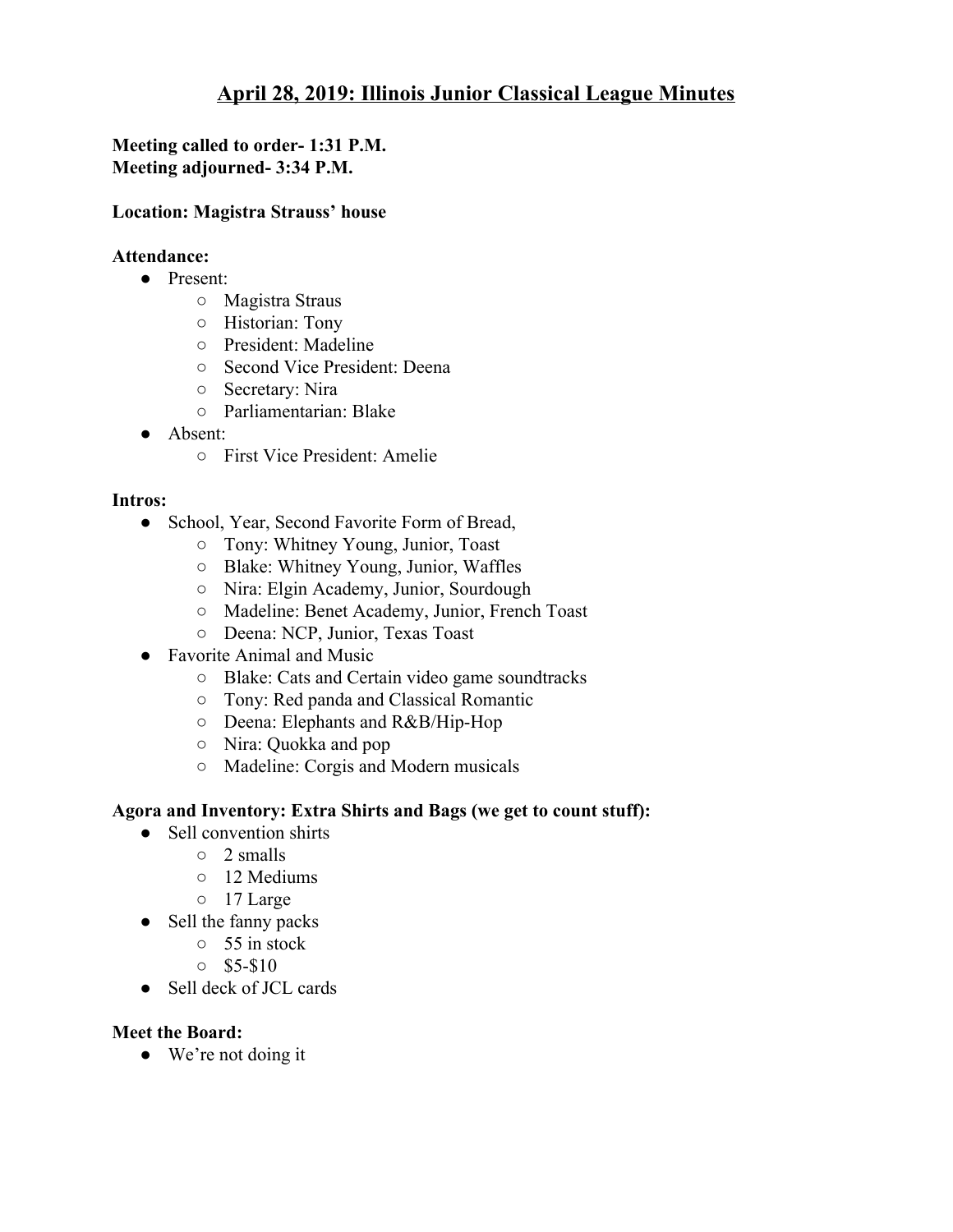### **Nationals:**

- Transportation fee and spirit fee are separate from
- Spirit Themes:
	- Saturday: State T-shirt Day
		- Superman
	- Sunday: Day 2: Planet of the Apes
		- Beyonce
			- lemonade
	- Monday: Day 3: Violets are purple, Honey is gold
		- Winnie the Pooh
			- Red shirts and honey jars
	- Tuesday: Day 4: Day in Old Rome, It's Poseidon's World
		- Olympus St
		- Planet day
- Nationals Spirit Shirts:
	- \$30
	- Deena has custom ink coupons
	- Put everyone's name who goes to nationals on the shirt
- State Shirts:
	- The Bean
	- Sports, food, and latin
	- The L, The Lake, The Latin
	- To ketchup or not ketchup, that is the question?
- Sell candy grams for fellowship
	- Nut free option
	- Gelatin free option
- Promotion
	- Amelie will flood social media

### **Delegates Meeting: Find a Location**

- Meeting probably first week of July
	- July 2: Deena and Madeline's birthday
- Deena will talk to people at her school
	- NCP Gym
- Or we could do a park

### **Website:**

● Have Amelie update every 1-2 weeks

## **Nuntius: Deadline Mid-May**

- Recap of state
- Promote Nationals
- IJCl volunteering day
	- Feed My Starving Children
	- Late june